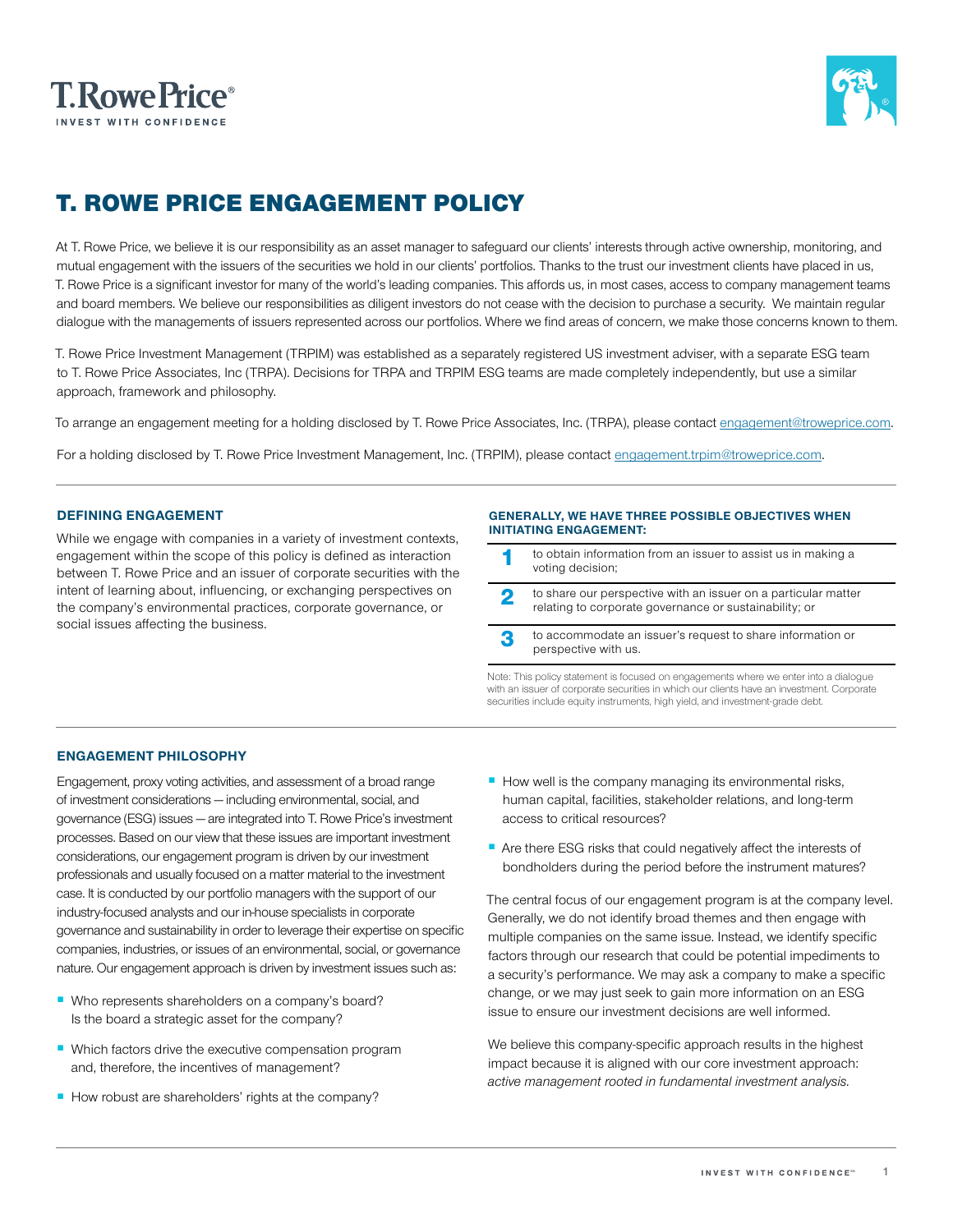## **ENGAGEMENT IN PRACTICE**

Our engagement program primarily takes place through formal letters to Boards of Directors, private meetings in our offices, conference calls, and proxy voting. When a company is participating in a business practice related to ESG issues that we believe could inhibit our ability to reach our investment goals, we make that view known to the company's leadership through all means at our disposal.

ESG engagements can serve a variety of purposes:

- maintain a dialogue on ESG issues, which can serve to promote best practices, share our views on a specific ESG topic, and/or inform proxy voting decisions;
- gain a better understanding of ESG issues that could impact our investment thesis;
- request a specific change at a company.

## **Routine Engagement**

We hold hundreds of short, direct conversations with companies over the course of each year, focused on issues that may fall outside the scope of our analysts' normal ongoing due diligence meetings with companies. In the U.S., most of these engagements are conducted via conference call and do not involve board members. Outside the U.S., in-person meetings that include directors are more common. Typically, the parties involved are the company's general counsel, investor relations officer, and subject matter experts. From our side, participants may include our industry analyst and our ESG specialists. The purpose of these conversations is usually for us to gather information about a specific aspect of the company's environmental, social, or governance profile. We find these exchanges add to our overall mosaic of information about the issuer.

#### **Research-Oriented Engagement**

As ESG factors are frequently material to our investment thesis, we commonly have engagements for the purpose of improving our understanding of how a company is addressing ESG issues. In some cases, these meetings may focus on one specific ESG issue we have identified through our research, while in other cases these meetings may focus on a company's overall sustainability profile. The primary objective of our research-oriented engagements is to inform our investment thesis; however, if a company does not appear to be adequately managing ESG issues, this may lead to an action-oriented engagement where we request that a company make changes to a specific practice.

#### **Action-Oriented Engagement**

On occasion, a more intensive, in-depth exchange with a company management or board becomes necessary. The purpose of this type of engagement is to share our perspective about what we view as a significant impediment to our ability to meet our investment goals and to explore ways to work constructively with the issuer to address the concern. In our experience, such engagement is most effective when it is directly led by our fund managers and reflects their view that a serious concern is present but potentially may be ameliorated through cooperation between companies and their investors — either equity holders, fixed income investors, or both. These are the situations where we concentrate our investment of time and resources because we believe they have the highest probabilities of meaningful and successful outcomes for our clients.

#### **Engagement for Contested Elections**

In the event of a proxy voting contest, where there are more candidates for election than available board seats, we endeavor to meet with both parties in the contest. The specific purpose of these meetings is to enable us to make a fully informed voting decision.

## **Collaborative Engagement**

Occasionally, we participate with other investors in industry-level initiatives aimed at improving disclosure or business practices on a market-wide level. To facilitate such opportunities for collaborative engagement, T. Rowe Price has joined or led various initiatives to bring investors together for purposes of advocacy or engagement, for information click [here.](https://www.troweprice.com/content/dam/trowecorp/Pdfs/58398_TRP_ESG_Policy%20FINAL.pdf)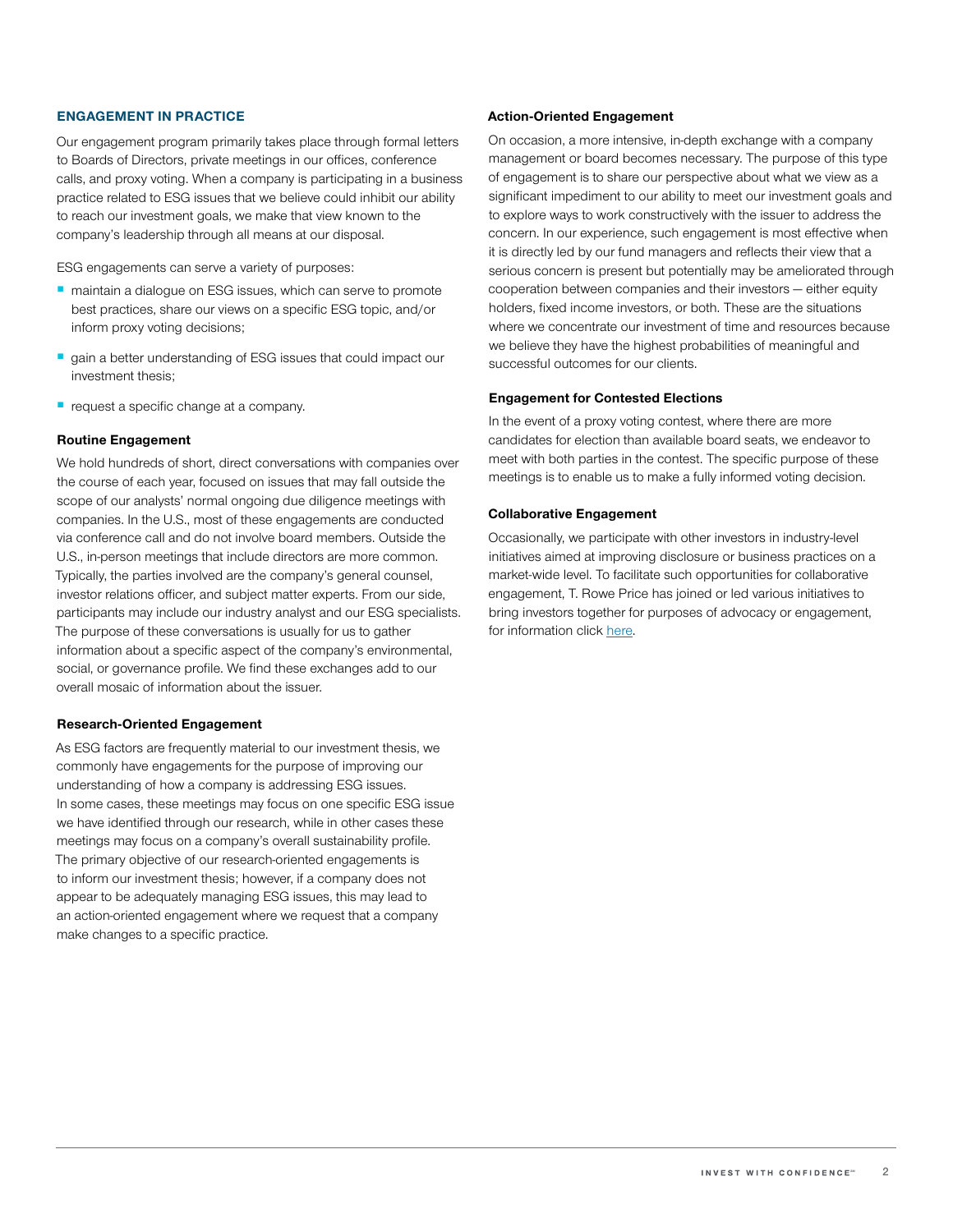## **TRACKING ESG ENGAGEMENT**

ESG engagement meetings are carried out by portfolio managers and analysts from our equity and fixed income teams as well as our ESG specialists. In order to ensure we are leveraging insights from these engagements across our investment platform, we retain notes on these meetings on our internal research platform. These notes are retained alongside our other investment research.

#### **ENGAGEMENT, PROXY VOTING, AND INVESTMENT DECISIONS**

Because the assets of T. Rowe Price's clients are predominantly actively managed, we have the option to sell the security in most cases. When a company is exhibiting poor business practices around environmental, social, or governance issues, our first step is often to assess whether or not we believe our engagement efforts will be successful. If we do not believe engagement will yield a positive outcome, we may choose to underweight or sell the shares and/or bonds.

In the case of equity investments, we have an additional tool at our disposal — the proxy vote. We see proxy voting as a crucial link in the chain of stewardship responsibilities we execute on behalf of our clients. From our perspective, the vote represents both the privileges and the responsibilities that come with owning a company's equity instruments. We take our responsibility to vote our clients' shares in a thoughtful, investment-centered way very seriously — taking into account both high-level principles of corporate governance and company-specific circumstances. Our overarching objective is to cast votes in support of the path most likely to foster long-term, sustainable success for the company and its investors.

A proxy vote against management is in almost all cases an escalation of our engagement efforts. We use our proxy vote thoughtfully and carefully. *It is not our objective to use our vote to increase the level of conflict with the companies where our clients hold investments*. Instead, our objective is to use our influence — through both engagement and proxy voting — to increase the probability that the company will outperform its peers, enabling our clients to achieve their investment goals. A proxy vote is an important shareholder right, but its power is limited to the one day per year when a company convenes its annual meeting. Influence — earned over time and applied thoughtfully — is a tool we use every day.

In an environment where large institutional shareholders are often rated by outside parties based on how frequently we vote against the board's recommendations, we think it is important to take into account that actively managed portfolios have the ability to:

- firstly, select holdings with fewer ESG issues;
- secondly, conduct engagements with a greater level of influence; and
- thirdly, sell holdings with ESG issues.

For these reasons, we believe the voting track records of active and passive funds are not comparable.

## **PRIORITIZATION OF ENGAGEMENT**

Given that T. Rowe Price offers predominantly actively managed portfolios, in most cases we have the option not to invest in a situation where we see an impediment to reaching our investment goals. As a result, we are careful and selective in entering into an action-oriented engagement. Before embarking on any such engagement, we consider the following questions:

- Are we significant shareholders or bondholders?
- Do we expect to remain long-term investors in the security?
- To the extent that there are multiple portfolio managers within T. Rowe Price who own the security, do they agree on the nature and extent of the problem?
- Do we have both a concrete understanding of the problem and a constructive solution to offer?
- Do we believe this engagement can lead to the change necessary in order to improve the investment's risk/return profile?

# **MANAGING POTENTIAL CONFLICTS OF INTEREST**

With regard to voting and engagement activities, T. Rowe Price has adopted safeguards to ensure that these activities are not influenced by interests other than those of our advisory clients.

Generally speaking, the ownership structure of our company serves to eliminate certain categories of potential conflicts of interest with regard to our stewardship activities. T. Rowe Price Group, Inc., the parent company of our regional wholly owned investment advisers, is a publicly traded issuer, listed on the NASDAQ exchange in the United States. Our primary line of business is providing investment advisory services to clients, supported by certain ancillary services such as brokerage.

We have been in the investment management business since 1937 and have operated as a publicly traded corporation since 1986. The firm's size provides a solid, debt-free financial foundation to support our clients' needs. Our strong balance sheet and considerable financial resources are conservatively managed and have made our firm one of the strongest in the industry. Without preoccupation regarding stability and viability, we are enabled to focus on serving the investment management needs of our clients. Consequently, we do not encounter conflicts of interest related to transactional relationships with issuers of corporate securities across various divisions of our firm that we might encounter if we had a different ownership structure.

A discussion of managing conflicts of interest is available in our Proxy Voting Policies document.

To learn more about our proxy voting guidelines: Click [here for TRPA](https://www.troweprice.com/content/dam/trowecorp/Pdfs/proxy-voting-guidelines-TRPA.pdf) or [here for TRPIM.](https://www.troweprice.com/content/dam/trowecorp/Pdfs/proxy-voting-guidelines-TRPIM.pdf)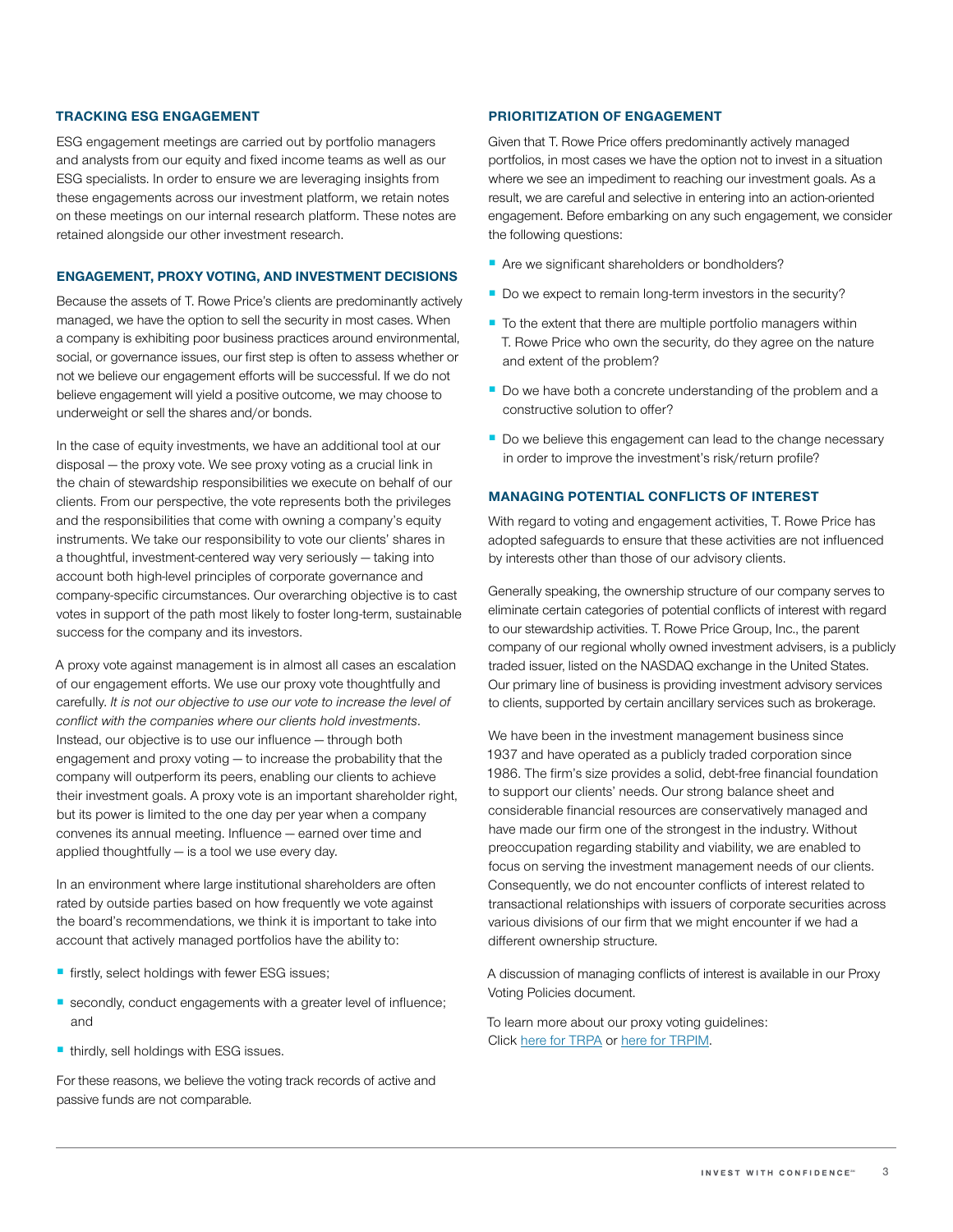These are the core principles of the policy:

- Individuals whose primary duties relate to client-relationship management, marketing, or sales are not permitted to participate in discussions related to engagement.
- With respect to personal conflicts of interest, T. Rowe Price's Code of Ethics and Conduct requires all employees to avoid placing themselves in a compromising position in which their interests may conflict with those of our clients, and it restricts their ability to engage in certain outside business activities. Investment professionals with a personal conflict of interest regarding a particular issuer must recuse themselves and not participate in any decisions with respect to that engagement.
- All of our proactive, outbound engagements are initiated by T. Rowe Price investment professionals, including analysts, portfolio managers, or our ESG specialists. Engagement plans are assessed and executed as described elsewhere in this policy, without regard to any business relationship between the issuer and T. Rowe Price.

## **PRINCIPAL ADVERSE IMPACTS POLICY**

T. Rowe Price Associates, Inc. and its investment advisory affiliates, including T. Rowe Price Investment Management, Inc., collectively referred to as T. Rowe Price, have adopted a Principal Adverse Impacts ("PAI") Policy in accordance with the European Union Sustainable Finance Disclosure Regulation ("SFDR"). T. Rowe Price considers and, where appropriate, incorporates into its investment and engagement processes the Principal Adverse Impacts of investment decisions. The policy explains how we integrate PAI into our investment process at the security level and how we employ an annual assessment to inform our engagement process and, where appropriate, engage with investee companies on specific PAI metrics.

[For more information, please see our PAI Policy.](https://www.troweprice.com/content/dam/trowecorp/Pdfs/CCON0073183%20PAI%20POLICY%20UPDATES.Flyer%200121%20P1.pdf)

## **CONCLUSION**

Engagement with companies on environmental, social and governance issues is a core part of our ESG integration process. As a significant investor for many of the world's leading companies, we are in a strong position to encourage ESG practices that will yield more robust future earnings. As noted in this policy, some of our engagements seek to effect a specific change in a company's practices, while other engagements are conducted to build our knowledge of a company's exposure to and management of ESG issues. We believe that making environmental, social, and governance topics a core part of our overall investment discussion with companies helps ensure that management teams understand these factors are important investment considerations.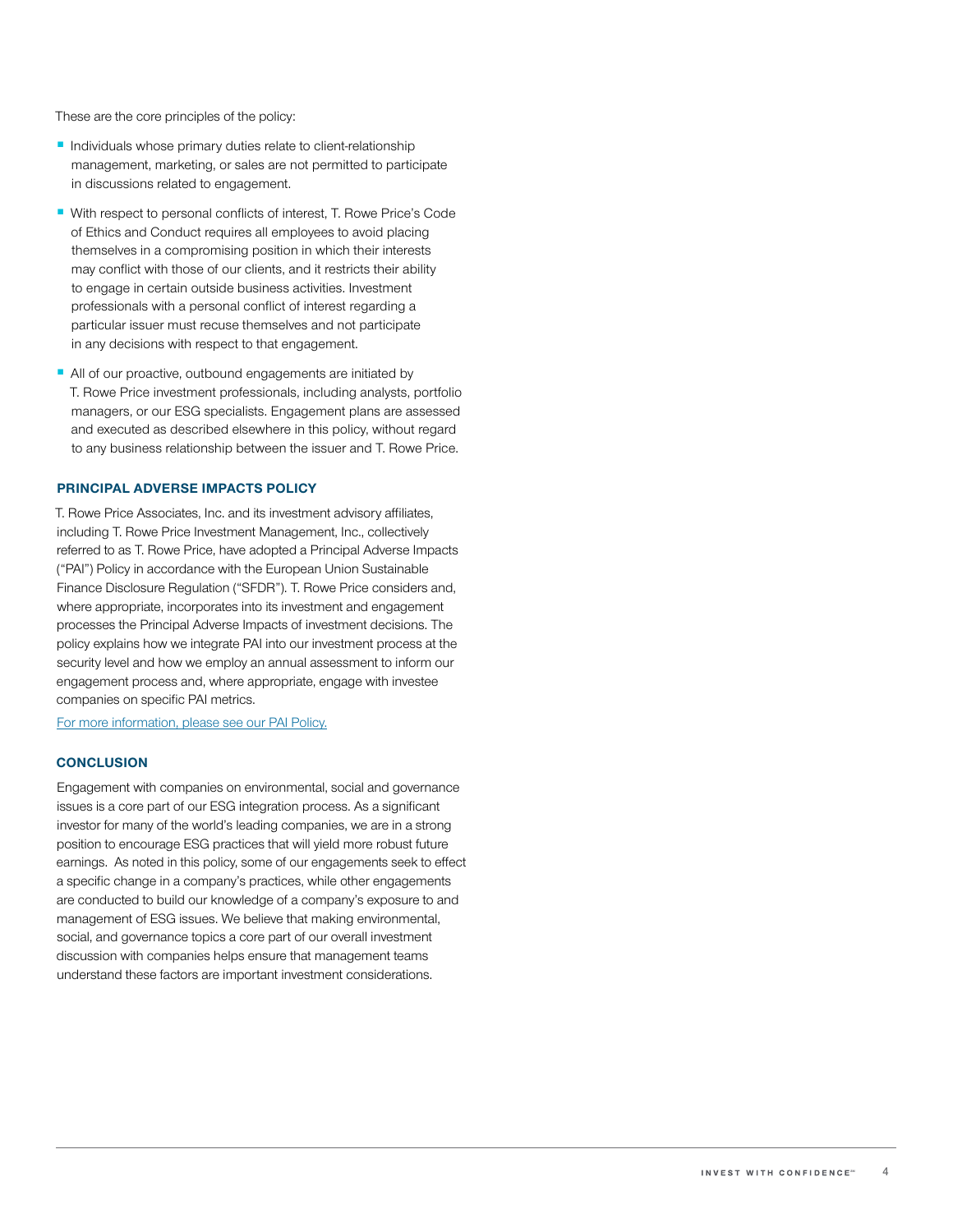## **FREQUENTLY ASKED QUESTIONS**

## **Q: Does T. Rowe Price publish the results of its engagements with companies?**

A: We publish high-level engagement statistics in our ESG Annual Report and our annual UNPRI assessment, which are publicly available. Additionally, we regularly publish a sampling of illustrative case studies highlighting the facts and outcomes of select engagements. The purpose of these disclosures is to demonstrate, at a high level, the nature of our ESG engagement discussions with companies. Details of any ongoing or escalated engagements are not disclosed, so as to protect sensitive information connected to our investment views on a company.

#### **Q: Under what circumstances does T. Rowe Price participate in engagement initiated by a company?**

**A:** Generally, we are interested in engaging on ESG matters with any issuers in our clients' portfolios who wish to initiate such a dialogue. Due to capacity constraints, we are usually only able to speak with companies in which we hold a sizable stake in one or more actively managed, fundamentally oriented portfolios. We would define a stake as sizable when we are among the company's top 50 shareholders. We are not generally available to engage with companies where we do not hold a significant position in the security.

#### **Q: How should issuers contact T. Rowe Price if they are interested in engagement?**

**A:** Issuers may request meetings by emailing the appropriate ESG adviser team:

- T. Rowe Price Associates, Inc. (TRPA)
- [engagement@troweprice.com](mailto:engagement%40troweprice.com?subject=)
- or T. Rowe Price Investment Management, Inc. (TRPIM)
- [engagement.trpim@troweprice.com](mailto:engagement.trpim%40troweprice.com?subject=)

It is helpful if the company provides:

- a clear, specific request (*"We are requesting a conference call" is preferred over "We are checking in to see if you would like to provide any feedback"*);
- a general description of the topics the company's management would like to discuss;
- the desired time frame and nature of the meeting (conference call ,video call or in person); and
- contact details for the person in charge of arranging the meeting.

Email requests are directed to the appropriate ESG Investment specialist and a member of the team will respond to arrange the meeting.

**Note:** Issuers should not feel obligated to initiate engagement with T. Rowe Price if they do not find it useful or if there are no particular areas of concern at the present time. There is no expectation on our part that outreach should be conducted on a particular frequency, such as annually. Communication with the managements of the companies in our clients' portfolios is a core component of our process as active managers; additional engagement on ESG matters is not necessary in every case.

## **Q: Who should attend an engagement meeting from the issuer side? Who participates from the T. Rowe Price side?**

A: For routine engagement, it is generally best to have the appropriate members of management (general counsel, chief human resources officer, investor relations officer, corporate secretary, head of sustainability) on the call, speaking with the T. Rowe Price ESG specialist. The agenda for the meeting should dictate the list of participants.

On occasion, T. Rowe Price may seek to initiate a higher-level discussion with a company when we believe there is an issue of governance or sustainability that has not been sufficiently addressed by management and may impede our ability to achieve our investment objectives. These discussions generally begin at the management level, but afterward we may request a meeting with one or more members of the Board of Directors. For these meetings, the optimal set of participants includes members of company management, directors, our corporate governance/ESG specialist, our industry analyst, and the portfolio managers who hold the security in their clients' portfolios.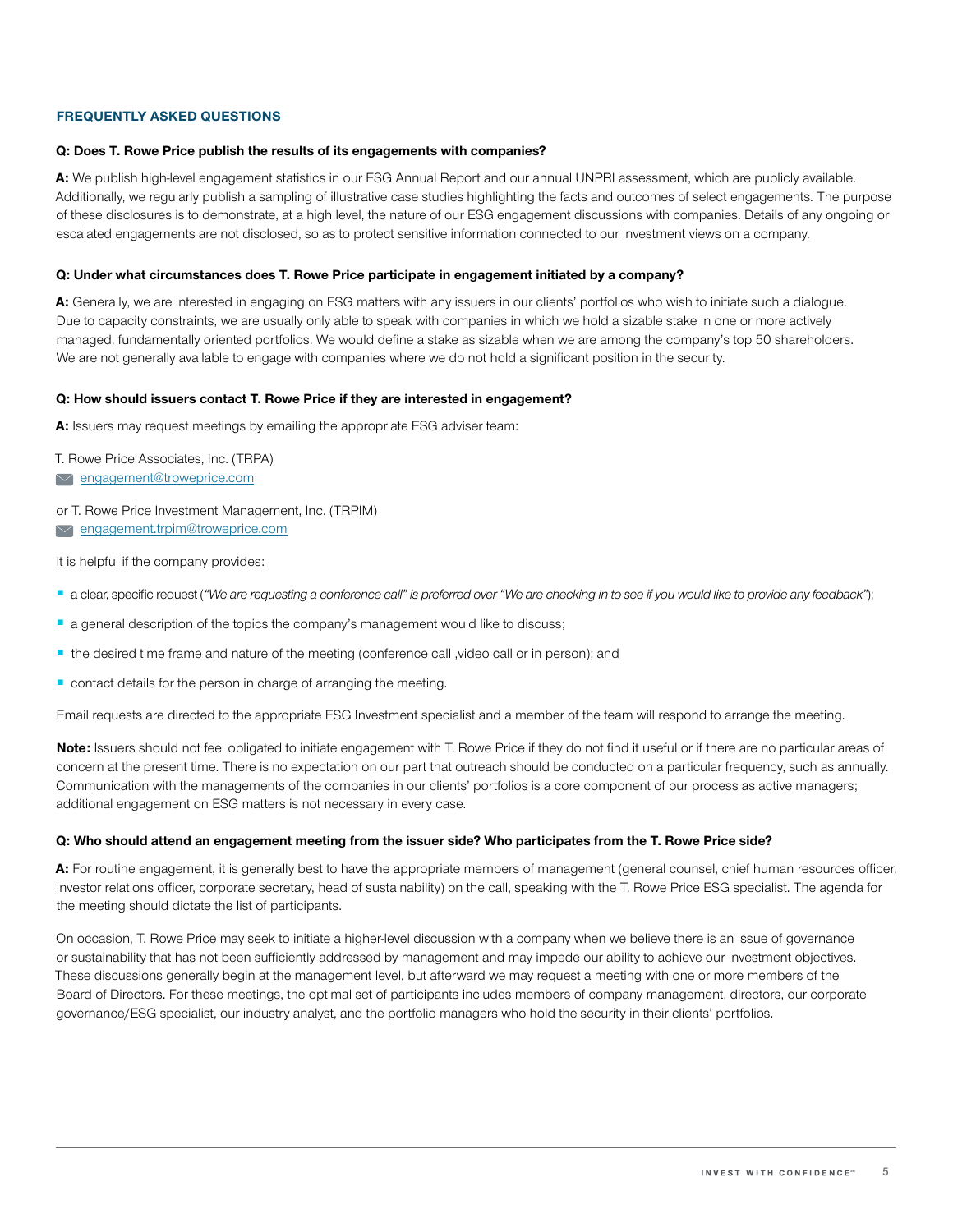## **Q: What types of materials and preparation are useful in an engagement context?**

A: It is not necessary to send materials in advance of a call, but we find summary presentations to be particularly useful as we build and maintain a history of the dialogue between each issuer and T. Rowe Price. Useful summary presentations generally contain:

- an overview of the company's performance highlights for the past year;
- a high-level description of the management incentive plan;
- a table describing the board members and their particular skills and experience;
- a description of any environmental or social key performance indicators the company considers material; and
- a list of key company contacts.

Issuers may also wish to review the **T. Rowe Price Proxy Voting Guidelines for TRPA or TRPIM** and **ESG Policy** in advance of a call. The guidelines and policies are located here: [www.troweprice.com/esg](http://www.troweprice.com/esg) 

From our side of the table, we endeavor to prepare for each engagement call by reviewing the company's most recent proxy filing, voting results from the most recent shareholder meeting, recent internal analyst reports, the corporate sustainability report, and company news. In our experience, engagement meetings are more productive when each participant has the proper context ahead of time.

## **Q: Can engagement meetings be arranged by proxy solicitors or other third-party advisors?**

**A:** Third parties may email the appropriate ESG adviser team to schedule a meeting on behalf of their clients:<br>

T. Rowe Price Associates, Inc.

[engagement@troweprice.com](mailto:engagement%40troweprice.com?subject=)

or T. Rowe Price Investment Management, Inc.

**Engagement.trpim@troweprice.com** 

Please keep the following guidance in mind:

- Third-party advisors and proxy solicitors are not permitted to join T. Rowe Price engagement calls without our express permission in advance of the meeting.
- All participants on an engagement call should introduce themselves at the beginning of the call. It is unacceptable to listen in on the call without announcing your presence.
- Proxy solicitors should not use the email address above for purposes other than arranging meetings.
- Proxy solicitors should not contact T. Rowe Price investment analysts or portfolio managers directly under any circumstances.